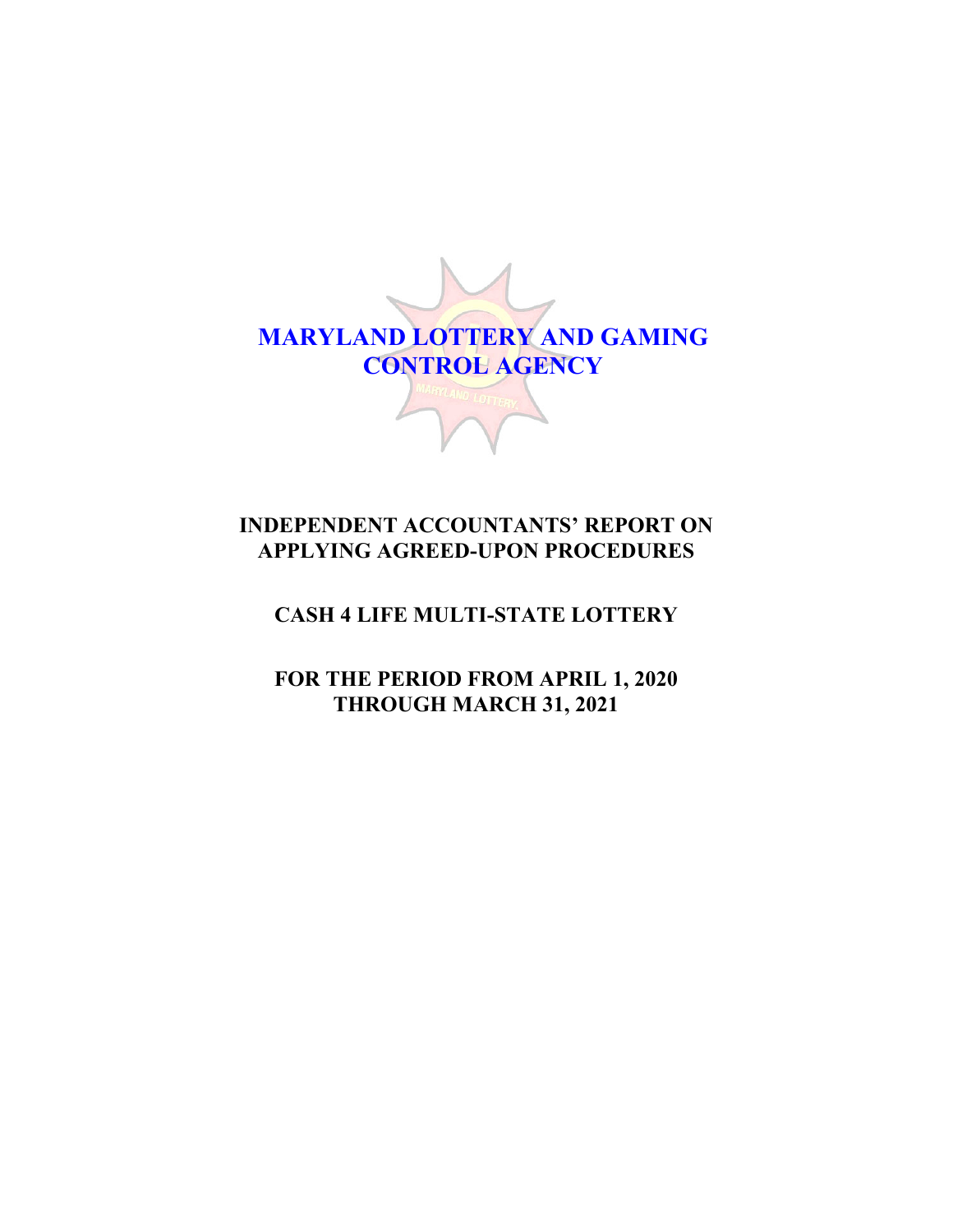

#### **INDEPENDENT ACCOUNTANTS' REPORT ON APPLYING AGREED-UPON PROCEDURES**

Maryland Lottery and Gaming Control Agency:

We have performed the procedures enumerated below, which were agreed to by the Maryland Lottery and Gaming Control Agency ("MLGCA" and the "Responsible Party") and the other member lotteries in the states of Florida, Georgia, Indiana, New Jersey, New York, Pennsylvania, Tennessee, and Virginia (referred to as the "Member Lotteries" and together with MLGCA the "Specified Parties") who operate Cash 4 Life ("C4L"), solely to assist the MLGCA and the Member Lotteries with respect to the evaluation of the following financial information associated with C4L: MLGCA's sales and prize expense for the period April 1, 2020 through March 31, 2021. The MLGCA's management is responsible for the financial information associated with the C4L game. MLGCA has agreed to and acknowledged that the procedures performed are appropriate to meet the intended purpose of evaluating the sales and prize expense of the C4L game. This report may not be suitable for any other purpose. The procedures performed may not address all the items of interest to a user of this report and may not meet the needs of all users of this report and, as such, users are responsible for determining whether the procedures performed are appropriate for their purposes.

The procedures and associated findings are as follows:

- a) We obtained from the MLGCA the "Draw Activity," the "Fixed Prize Analysis" and "Tier 1 and Tier 2 Wins" for the period from April 1, 2020 to March 31, 2021 and attached those as Exhibit I, II, and III, respectively.
- b) We randomly selected ten (10) draw dates from the period from April 1, 2020 to March 31, 2021 for testing and performed procedures "c", "d", and "e" below:

April 17, 2020 July 4, 2020 August 11, 2020 September 22, 2020 October 7, 2020 November 14, 2020 December 24, 2020 January 10, 2021 February 17, 2021 March 27, 2021

c) For each draw date selected in step "b" above, we compared the total amount of sales as shown on the daily sales report produced by the MLGCA's gaming system and the total amount of sales shown on the related daily sales report produced by Internal Control System (ICS), with the balance listed in the "sales" column for the respective draw date on the "Draw Activity" report attached as Exhibit I and found them to be in agreement.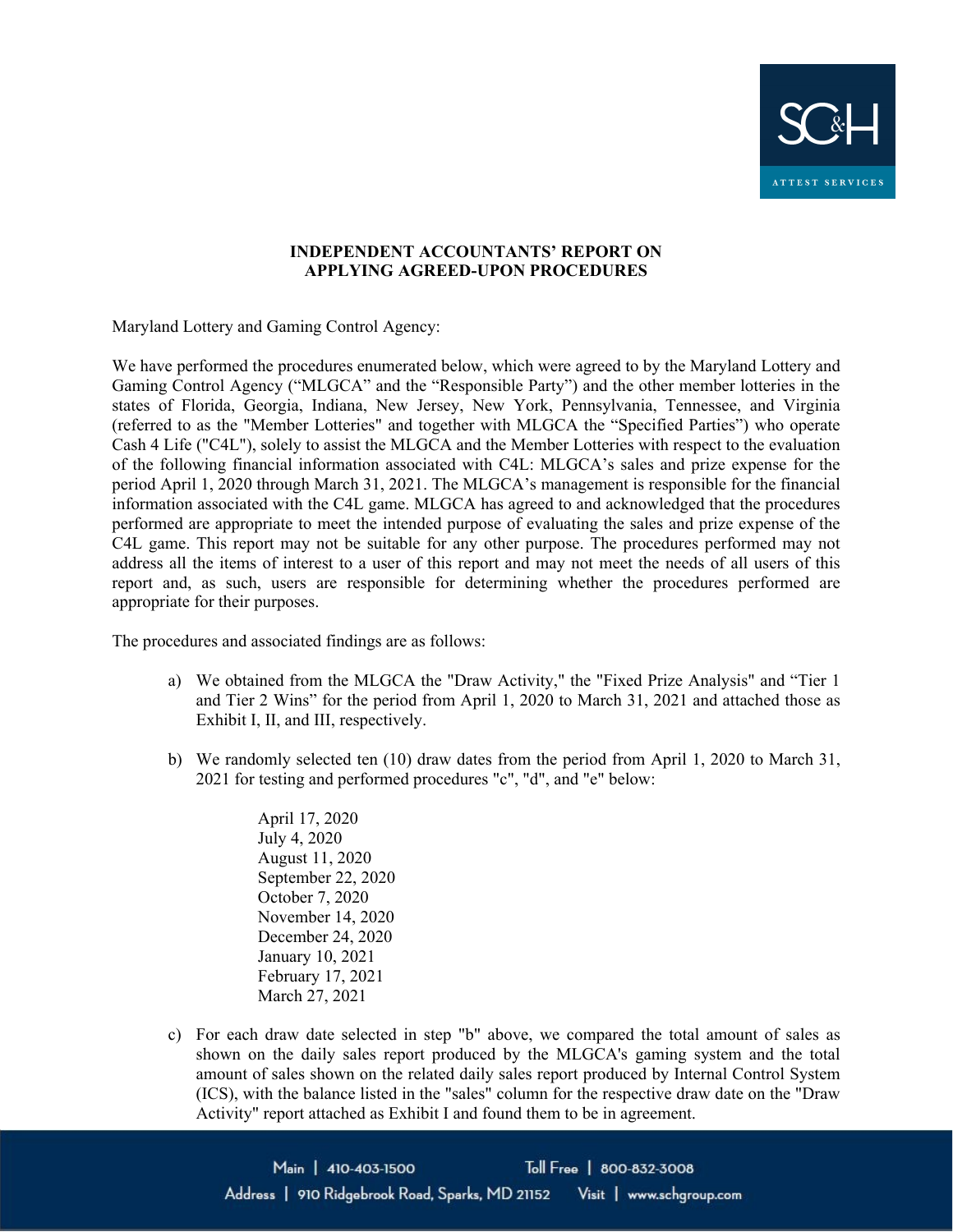- d) There were no Tier 1 or Tier 2 prizes won in the MLGCA during the period from April 1, 2020 to March 31, 2021, and therefore, no procedures were performed.
- e) There were no Tier 1 or Tier 2 prizes won in the MLGCA during the period from April 1, 2020 to March 31, 2021, and therefore, no procedures were performed.

We were engaged by the MLGCA to perform this agreed-upon procedures engagement and conducted our engagement in accordance with attestation standards established by the American Institute of Certified Public Accountants. We were not engaged to and did not conduct an examination or review engagement, the objective of which would be the expression of an opinion or conclusion, respectively, on the accounting records. Accordingly, we do not express such an opinion or conclusion. Had we performed additional procedures, other matters might have come to our attention that would have been reported to you.

We are required to be independent of the MLGCA and to meet our other ethical responsibilities, in accordance with the relevant ethical requirements related to our agreed-upon procedures engagement.

This report is intended solely for the information and use of the MLGCA and Member Lotteries and is not intended to be and should not be used by anyone other than those specified parties.

SC+H Attest Services, P.C.

December 29, 2021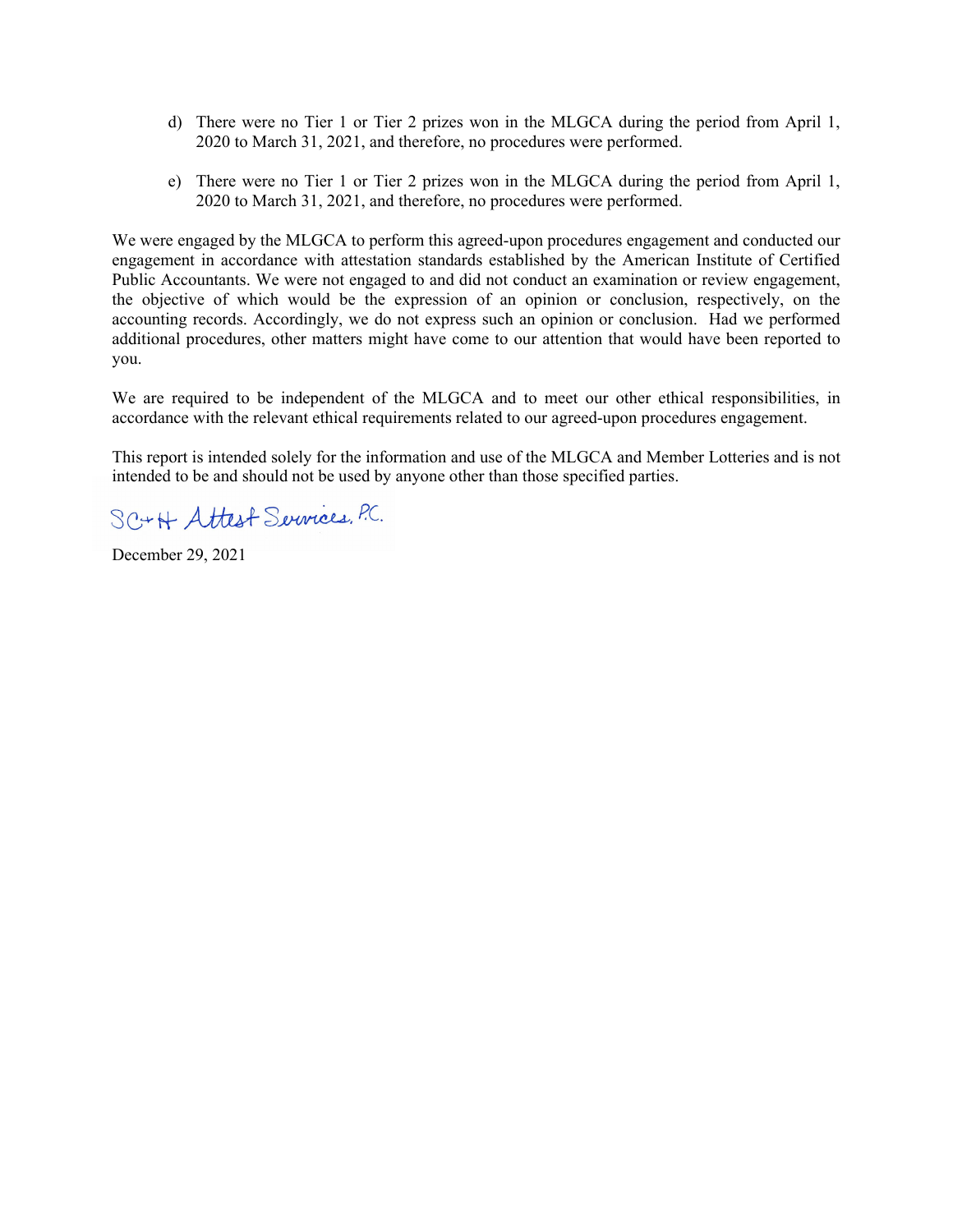| <b>Draw</b><br><b>Dates</b> |              | <b>Sales</b> | Actual<br>Fixed<br><b>Prizes</b> | Share of<br>Fixed<br><b>Prizes</b> | Tier 2<br>Amount | <b>Grand Prize</b><br>Amount      |  |
|-----------------------------|--------------|--------------|----------------------------------|------------------------------------|------------------|-----------------------------------|--|
| 4/1/2020                    | $\mathbb{S}$ | 39,932       | \$                               | \$                                 | \$               | $\mathbb{S}% _{t}\left( t\right)$ |  |
| 4/2/2020                    |              | 51,580       |                                  |                                    |                  |                                   |  |
| 4/3/2020                    |              | 48,582       |                                  |                                    |                  |                                   |  |
| 4/4/2020                    |              | 41,554       |                                  |                                    |                  |                                   |  |
| 4/5/2020                    |              | 35,892       |                                  |                                    |                  |                                   |  |
| 4/6/2020                    |              | 49,538       |                                  |                                    |                  |                                   |  |
| 4/7/2020                    |              | 41,440       |                                  |                                    |                  |                                   |  |
| 4/8/2020                    |              | 39,564       |                                  |                                    |                  |                                   |  |
| 4/9/2020                    |              | 50,304       |                                  |                                    |                  |                                   |  |
| 4/10/2020                   |              | 45,380       |                                  |                                    |                  |                                   |  |
| 4/11/2020                   |              | 42,396       |                                  |                                    |                  |                                   |  |
| 4/12/2020                   |              | 32,888       |                                  |                                    |                  |                                   |  |
| 4/13/2020                   |              | 47,392       |                                  |                                    |                  |                                   |  |
| 4/14/2020                   |              | 44,756       |                                  |                                    |                  |                                   |  |
| 4/15/2020                   |              | 44,172       |                                  |                                    |                  |                                   |  |
| 4/16/2020                   |              | 55,558       |                                  |                                    |                  |                                   |  |
| 4/17/2020                   |              | 50,216       |                                  |                                    |                  |                                   |  |
| 4/18/2020                   |              | 44,534       |                                  |                                    |                  |                                   |  |
| 4/19/2020                   |              | 37,724       |                                  |                                    |                  |                                   |  |
| 4/20/2020                   |              | 53,670       |                                  |                                    |                  |                                   |  |
| 4/21/2020                   |              | 46,708       |                                  |                                    |                  |                                   |  |
| 4/22/2020                   |              | 45,228       |                                  |                                    |                  |                                   |  |
| 4/23/2020                   |              | 54,598       |                                  |                                    |                  |                                   |  |
| 4/24/2020                   |              | 50,354       |                                  |                                    |                  |                                   |  |
| 4/25/2020                   |              | 45,612       |                                  |                                    |                  |                                   |  |
| 4/26/2020                   |              | 37,326       |                                  |                                    |                  |                                   |  |
| 4/27/2020                   |              | 54,980       |                                  |                                    |                  |                                   |  |
| 4/28/2020                   |              | 46,700       |                                  |                                    |                  |                                   |  |
| 4/29/2020                   |              | 46,472       |                                  |                                    |                  |                                   |  |
| 4/30/2020                   |              | 54,518       |                                  |                                    |                  |                                   |  |
| 5/1/2020                    |              | 56,652       |                                  |                                    |                  |                                   |  |
| 5/2/2020                    |              | 48,520       |                                  |                                    |                  |                                   |  |
| 5/3/2020                    |              | 41,574       |                                  |                                    |                  |                                   |  |
| 5/4/2020                    |              | 57,240       |                                  |                                    |                  |                                   |  |
| 5/5/2020                    |              | 50,724       |                                  |                                    |                  |                                   |  |
| 5/6/2020                    |              | 45,650       |                                  |                                    |                  |                                   |  |
| 5/7/2020                    |              | 60,688       |                                  |                                    |                  |                                   |  |
| 5/8/2020                    |              | 55,366       |                                  |                                    |                  |                                   |  |
| 5/9/2020                    |              | 49,512       |                                  |                                    |                  |                                   |  |
| 5/10/2020                   |              | 41,532       |                                  |                                    |                  |                                   |  |
| 5/11/2020                   |              | 57,568       |                                  |                                    |                  |                                   |  |
| 5/12/2020                   |              | 50,008       |                                  |                                    |                  |                                   |  |
| 5/13/2020                   |              | 47,218       |                                  |                                    |                  |                                   |  |
| 5/14/2020                   |              | 60,358       |                                  |                                    |                  |                                   |  |
| 5/15/2020                   |              | 53,168       |                                  |                                    |                  |                                   |  |
| 5/16/2020                   |              | 48,408       |                                  |                                    |                  |                                   |  |
| 5/17/2020                   |              | 42,370       |                                  |                                    |                  |                                   |  |
| 5/18/2020                   |              | 58,642       |                                  |                                    |                  |                                   |  |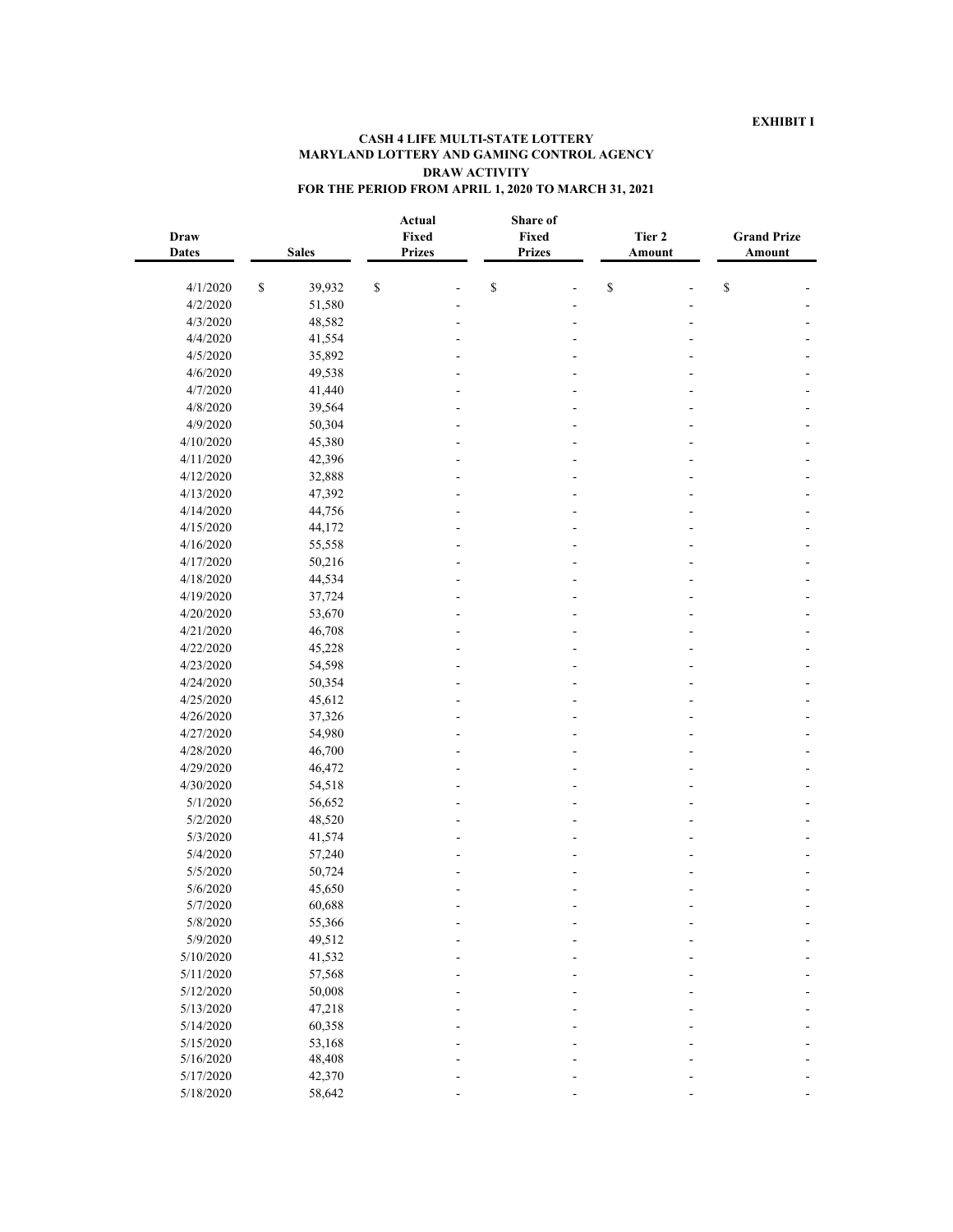| Draw<br><b>Dates</b> |              | <b>Sales</b> |              | Actual<br>Fixed<br><b>Prizes</b> | Share of<br>Fixed<br><b>Prizes</b> | Tier 2<br>Amount | <b>Grand Prize</b><br>Amount |  |
|----------------------|--------------|--------------|--------------|----------------------------------|------------------------------------|------------------|------------------------------|--|
| 5/19/2020            | $\mathbb{S}$ | 52,282       | $\mathbb{S}$ |                                  | \$                                 | $\mathbb S$      | $\mathbb S$                  |  |
| 5/20/2020            |              | 47,976       |              |                                  |                                    |                  |                              |  |
| 5/21/2020            |              | 60,910       |              |                                  |                                    |                  |                              |  |
| 5/22/2020            |              | 55,744       |              |                                  |                                    |                  |                              |  |
| 5/23/2020            |              | 47,890       |              |                                  |                                    |                  |                              |  |
| 5/24/2020            |              | 43,500       |              |                                  |                                    |                  |                              |  |
| 5/25/2020            |              | 52,888       |              |                                  |                                    |                  |                              |  |
| 5/26/2020            |              | 50,932       |              |                                  |                                    |                  |                              |  |
| 5/27/2020            |              | 48,260       |              |                                  |                                    |                  |                              |  |
| 5/28/2020            |              | 61,874       |              |                                  |                                    |                  |                              |  |
| 5/29/2020            |              | 56,712       |              |                                  |                                    |                  |                              |  |
| 5/30/2020            |              | 49,714       |              |                                  |                                    |                  |                              |  |
| 5/31/2020            |              | 44,548       |              |                                  |                                    |                  |                              |  |
| 6/1/2020             |              | 61,524       |              |                                  |                                    |                  |                              |  |
| 6/2/2020             |              | 53,794       |              |                                  |                                    |                  |                              |  |
| 6/3/2020             |              | 49,844       |              |                                  |                                    |                  |                              |  |
| 6/4/2020             |              | 62,348       |              |                                  |                                    |                  |                              |  |
| 6/5/2020             |              | 56,610       |              |                                  |                                    |                  |                              |  |
| 6/6/2020             |              | 50,608       |              |                                  |                                    |                  |                              |  |
| 6/7/2020             |              | 43,958       |              |                                  |                                    |                  |                              |  |
| 6/8/2020             |              | 59,772       |              |                                  |                                    |                  |                              |  |
|                      |              |              |              |                                  |                                    |                  |                              |  |
| 6/9/2020             |              | 52,720       |              |                                  |                                    |                  |                              |  |
| 6/10/2020            |              | 48,884       |              |                                  |                                    |                  |                              |  |
| 6/11/2020            |              | 64,250       |              |                                  |                                    |                  |                              |  |
| 6/12/2020            |              | 58,526       |              |                                  |                                    |                  |                              |  |
| 6/13/2020            |              | 51,978       |              |                                  |                                    |                  |                              |  |
| 6/14/2020            |              | 45,222       |              |                                  |                                    |                  |                              |  |
| 6/15/2020            |              | 62,372       |              |                                  |                                    |                  |                              |  |
| 6/16/2020            |              | 53,326       |              |                                  |                                    |                  |                              |  |
| 6/17/2020            |              | 50,334       |              |                                  |                                    |                  |                              |  |
| 6/18/2020            |              | 63,222       |              |                                  |                                    |                  |                              |  |
| 6/19/2020            |              | 57,802       |              |                                  |                                    |                  |                              |  |
| 6/20/2020            |              | 51,292       |              |                                  |                                    |                  |                              |  |
| 6/21/2020            |              | 45,312       |              |                                  |                                    |                  |                              |  |
| 6/22/2020            |              | 59,516       |              |                                  |                                    |                  |                              |  |
| 6/23/2020            |              | 53,324       |              |                                  |                                    |                  |                              |  |
| 6/24/2020            |              | 51,350       |              |                                  |                                    |                  |                              |  |
| 6/25/2020            |              | 64,460       |              |                                  |                                    |                  |                              |  |
| 6/26/2020            |              | 58,518       |              |                                  |                                    |                  |                              |  |
| 6/27/2020            |              | 52,286       |              |                                  |                                    |                  |                              |  |
| 6/28/2020            |              | 46,436       |              |                                  |                                    |                  |                              |  |
| 6/29/2020            |              | 62,580       |              |                                  |                                    |                  |                              |  |
| 6/30/2020            |              | 55,648       |              |                                  |                                    |                  |                              |  |
| 7/1/2020             |              | 52,576       |              |                                  |                                    |                  |                              |  |
| 7/2/2020             |              | 68,260       |              |                                  |                                    |                  |                              |  |
| 7/3/2020             |              | 58,502       |              |                                  |                                    |                  |                              |  |
| 7/4/2020             |              | 49,138       |              |                                  |                                    |                  |                              |  |
| 7/5/2020             |              | 44,710       |              |                                  |                                    |                  |                              |  |
| 7/6/2020             |              | 61,798       |              |                                  |                                    |                  |                              |  |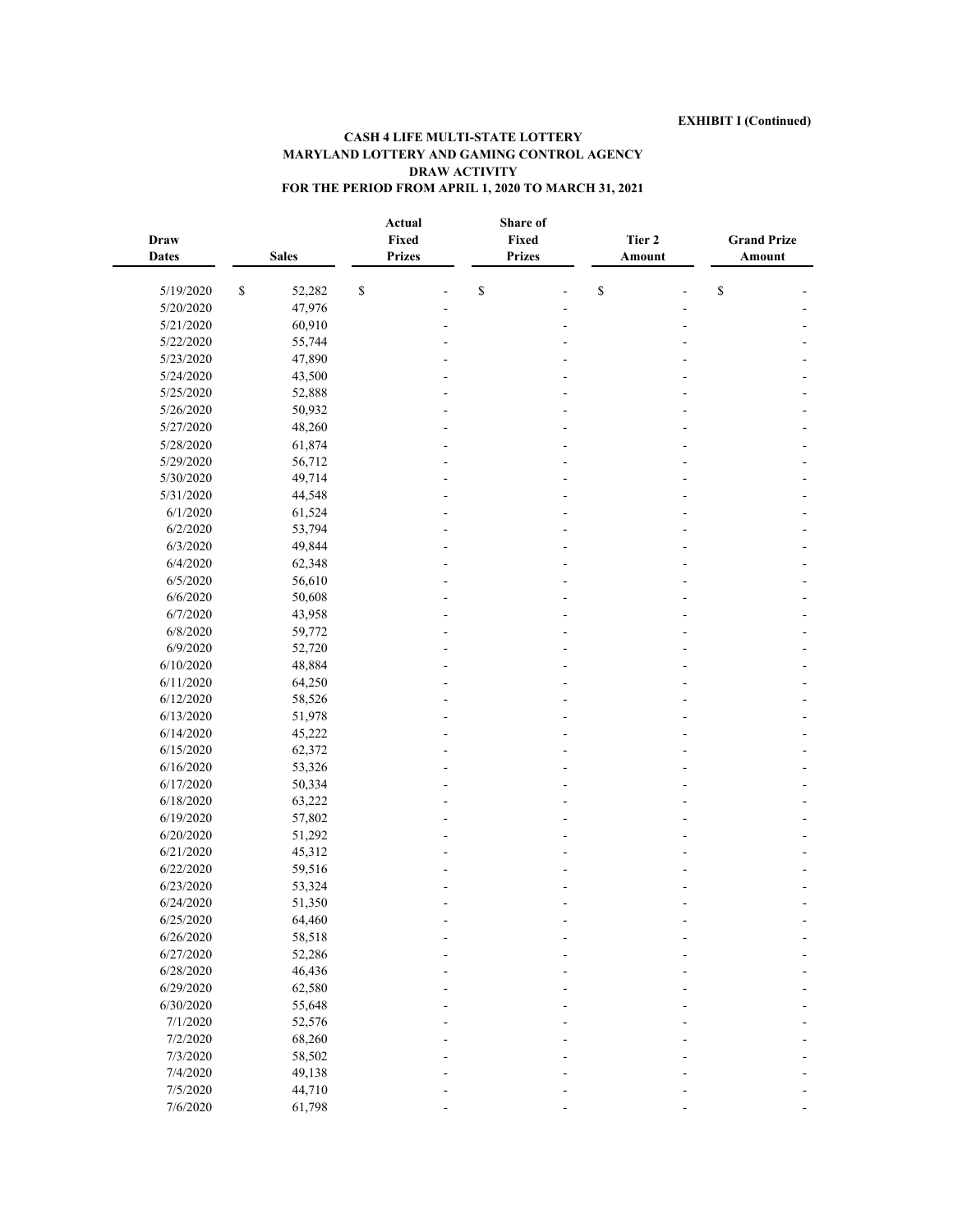| Draw<br><b>Dates</b> |              | <b>Sales</b> |              | Actual<br>Fixed<br><b>Prizes</b> | Fixed<br><b>Prizes</b> | Share of | Tier 2<br>Amount | <b>Grand Prize</b><br>Amount          |  |
|----------------------|--------------|--------------|--------------|----------------------------------|------------------------|----------|------------------|---------------------------------------|--|
| 7/7/2020             | $\mathbb{S}$ | 54,378       | $\mathbb{S}$ |                                  | \$                     |          | $\mathbb S$      | $\mathbb{S}% _{t}\left( t_{0}\right)$ |  |
| 7/8/2020             |              | 52,996       |              |                                  |                        |          |                  |                                       |  |
| 7/9/2020             |              | 68,436       |              |                                  |                        |          |                  |                                       |  |
| 7/10/2020            |              | 60,172       |              |                                  |                        |          |                  |                                       |  |
| 7/11/2020            |              | 53,952       |              |                                  |                        |          |                  |                                       |  |
| 7/12/2020            |              | 48,080       |              |                                  |                        |          |                  |                                       |  |
| 7/13/2020            |              | 63,902       |              |                                  |                        |          |                  |                                       |  |
| 7/14/2020            |              | 56,494       |              |                                  |                        |          |                  |                                       |  |
| 7/15/2020            |              | 52,612       |              |                                  |                        |          |                  |                                       |  |
| 7/16/2020            |              |              |              |                                  |                        |          |                  |                                       |  |
|                      |              | 65,000       |              |                                  |                        |          |                  |                                       |  |
| 7/17/2020            |              | 59,692       |              |                                  |                        |          |                  |                                       |  |
| 7/18/2020            |              | 52,720       |              |                                  |                        |          |                  |                                       |  |
| 7/19/2020            |              | 45,770       |              |                                  |                        |          |                  |                                       |  |
| 7/20/2020            |              | 62,034       |              |                                  |                        |          |                  |                                       |  |
| 7/21/2020            |              | 53,726       |              |                                  |                        |          |                  |                                       |  |
| 7/22/2020            |              | 48,666       |              |                                  |                        |          |                  |                                       |  |
| 7/23/2020            |              | 63,894       |              |                                  |                        |          |                  |                                       |  |
| 7/24/2020            |              | 59,908       |              |                                  |                        |          |                  |                                       |  |
| 7/25/2020            |              | 48,968       |              |                                  |                        |          |                  |                                       |  |
| 7/26/2020            |              | 45,246       |              |                                  |                        |          |                  |                                       |  |
| 7/27/2020            |              | 61,596       |              |                                  |                        |          |                  |                                       |  |
| 7/28/2020            |              | 53,994       |              |                                  |                        |          |                  |                                       |  |
| 7/29/2020            |              | 51,508       |              |                                  |                        |          |                  |                                       |  |
| 7/30/2020            |              | 63,746       |              |                                  |                        |          |                  |                                       |  |
| 7/31/2020            |              | 59,462       |              |                                  |                        |          |                  |                                       |  |
| 8/1/2020             |              | 54,576       |              |                                  |                        |          |                  |                                       |  |
| 8/2/2020             |              | 47,716       |              |                                  |                        |          |                  |                                       |  |
| 8/3/2020             |              | 68,492       |              |                                  |                        |          |                  |                                       |  |
| 8/4/2020             |              | 55,600       |              |                                  |                        |          |                  |                                       |  |
| 8/5/2020             |              | 58,892       |              |                                  |                        |          |                  |                                       |  |
| 8/6/2020             |              | 69,230       |              |                                  |                        |          |                  |                                       |  |
| 8/7/2020             |              | 65,600       |              |                                  |                        |          |                  |                                       |  |
| 8/8/2020             |              | 59,830       |              |                                  |                        |          |                  |                                       |  |
| 8/9/2020             |              | 48,886       |              |                                  |                        |          |                  |                                       |  |
| 8/10/2020            |              | 67,496       |              |                                  |                        |          |                  |                                       |  |
| 8/11/2020            |              | 60,224       |              |                                  |                        |          |                  |                                       |  |
| 8/12/2020            |              | 57,890       |              |                                  |                        |          |                  |                                       |  |
| 8/13/2020            |              | 70,932       |              |                                  |                        |          |                  |                                       |  |
| 8/14/2020            |              | 66,838       |              |                                  |                        |          |                  |                                       |  |
| 8/15/2020            |              | 60,612       |              |                                  |                        |          |                  |                                       |  |
| 8/16/2020            |              | 51,398       |              |                                  |                        |          |                  |                                       |  |
| 8/17/2020            |              | 67,546       |              |                                  |                        |          |                  |                                       |  |
| 8/18/2020            |              | 61,398       |              |                                  |                        |          |                  |                                       |  |
| 8/19/2020            |              | 57,690       |              |                                  |                        |          |                  |                                       |  |
| 8/20/2020            |              | 71,598       |              |                                  |                        |          |                  |                                       |  |
| 8/21/2020            |              | 66,494       |              |                                  |                        |          |                  |                                       |  |
| 8/22/2020            |              | 59,816       |              |                                  |                        |          |                  |                                       |  |
| 8/23/2020            |              | 51,944       |              |                                  |                        |          |                  |                                       |  |
| 8/24/2020            |              | 68,772       |              |                                  |                        |          |                  |                                       |  |
|                      |              |              |              |                                  |                        |          |                  |                                       |  |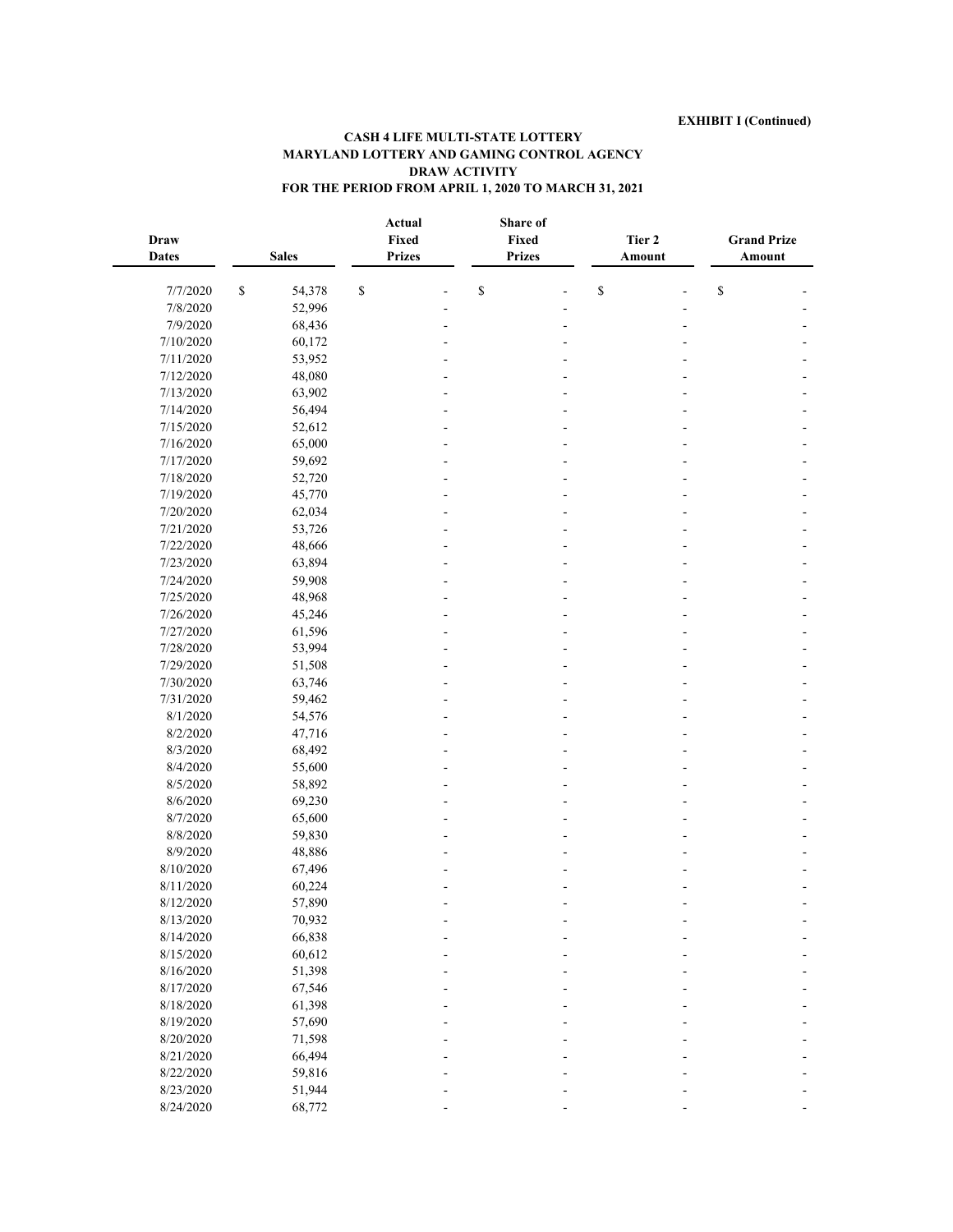| <b>Draw</b><br><b>Dates</b> |              | <b>Sales</b> | Actual<br>Fixed<br><b>Prizes</b> | Share of<br>Fixed<br><b>Prizes</b> | Tier 2<br>Amount | <b>Grand Prize</b><br>Amount |  |
|-----------------------------|--------------|--------------|----------------------------------|------------------------------------|------------------|------------------------------|--|
| 8/25/2020                   | $\mathbb{S}$ | 60,436       | \$                               | \$                                 | \$               | \$                           |  |
| 8/26/2020                   |              | 56,608       |                                  |                                    |                  |                              |  |
| 8/27/2020                   |              | 70,570       |                                  |                                    |                  |                              |  |
| 8/28/2020                   |              | 64,444       |                                  |                                    |                  |                              |  |
| 8/29/2020                   |              | 60,274       |                                  |                                    |                  |                              |  |
| 8/30/2020                   |              | 51,898       |                                  |                                    |                  |                              |  |
| 8/31/2020                   |              | 66,054       |                                  |                                    |                  |                              |  |
| 9/1/2020                    |              | 60,764       |                                  |                                    |                  |                              |  |
| 9/2/2020                    |              | 56,540       |                                  |                                    |                  |                              |  |
| 9/3/2020                    |              | 67,542       |                                  |                                    |                  |                              |  |
| 9/4/2020                    |              | 63,596       |                                  |                                    |                  |                              |  |
| 9/5/2020                    |              | 56,260       |                                  |                                    |                  |                              |  |
| 9/6/2020                    |              | 49,984       |                                  |                                    |                  |                              |  |
| 9/7/2020                    |              | 59,922       |                                  |                                    |                  |                              |  |
| 9/8/2020                    |              | 58,312       |                                  |                                    |                  |                              |  |
| 9/9/2020                    |              | 54,862       |                                  |                                    |                  |                              |  |
| 9/10/2020                   |              | 63,434       |                                  |                                    |                  |                              |  |
| 9/11/2020                   |              | 61,382       |                                  |                                    |                  |                              |  |
| 9/12/2020                   |              | 55,944       |                                  |                                    |                  |                              |  |
| 9/13/2020                   |              | 47,818       |                                  |                                    |                  |                              |  |
| 9/14/2020                   |              | 63,862       |                                  |                                    |                  |                              |  |
| 9/15/2020                   |              | 56,102       |                                  |                                    |                  |                              |  |
| 9/16/2020                   |              | 53,370       |                                  |                                    |                  |                              |  |
| 9/17/2020                   |              | 65,770       |                                  |                                    |                  |                              |  |
| 9/18/2020                   |              | 63,326       |                                  |                                    |                  |                              |  |
| 9/19/2020                   |              | 56,408       |                                  |                                    |                  |                              |  |
| 9/20/2020                   |              | 48,574       |                                  |                                    |                  |                              |  |
| 9/21/2020                   |              | 62,760       |                                  |                                    |                  |                              |  |
| 9/22/2020                   |              | 56,406       |                                  |                                    |                  |                              |  |
| 9/23/2020                   |              | 52,814       |                                  |                                    |                  |                              |  |
| 9/24/2020                   |              | 64,622       |                                  |                                    |                  |                              |  |
| 9/25/2020                   |              | 61,094       |                                  |                                    |                  |                              |  |
| 9/26/2020                   |              | 54,782       |                                  |                                    |                  |                              |  |
| 9/27/2020                   |              | 45,900       |                                  |                                    |                  |                              |  |
| 9/28/2020                   |              | 61,784       |                                  |                                    |                  |                              |  |
| 9/29/2020                   |              | 55,354       |                                  |                                    |                  |                              |  |
| 9/30/2020                   |              | 53,116       |                                  |                                    |                  |                              |  |
| 10/1/2020                   |              | 66,328       |                                  |                                    |                  |                              |  |
| 10/2/2020                   |              | 61,684       |                                  |                                    |                  |                              |  |
| 10/3/2020                   |              | 54,380       |                                  |                                    |                  |                              |  |
| 10/4/2020                   |              | 46,478       |                                  |                                    |                  |                              |  |
| 10/5/2020                   |              | 62,732       |                                  |                                    |                  |                              |  |
| 10/6/2020                   |              | 54,832       |                                  |                                    |                  |                              |  |
| 10/7/2020                   |              | 52,488       |                                  |                                    |                  |                              |  |
| 10/8/2020                   |              | 63,480       |                                  |                                    |                  |                              |  |
| 10/9/2020                   |              | 58,336       |                                  |                                    |                  |                              |  |
| 10/10/2020                  |              | 52,524       |                                  |                                    |                  |                              |  |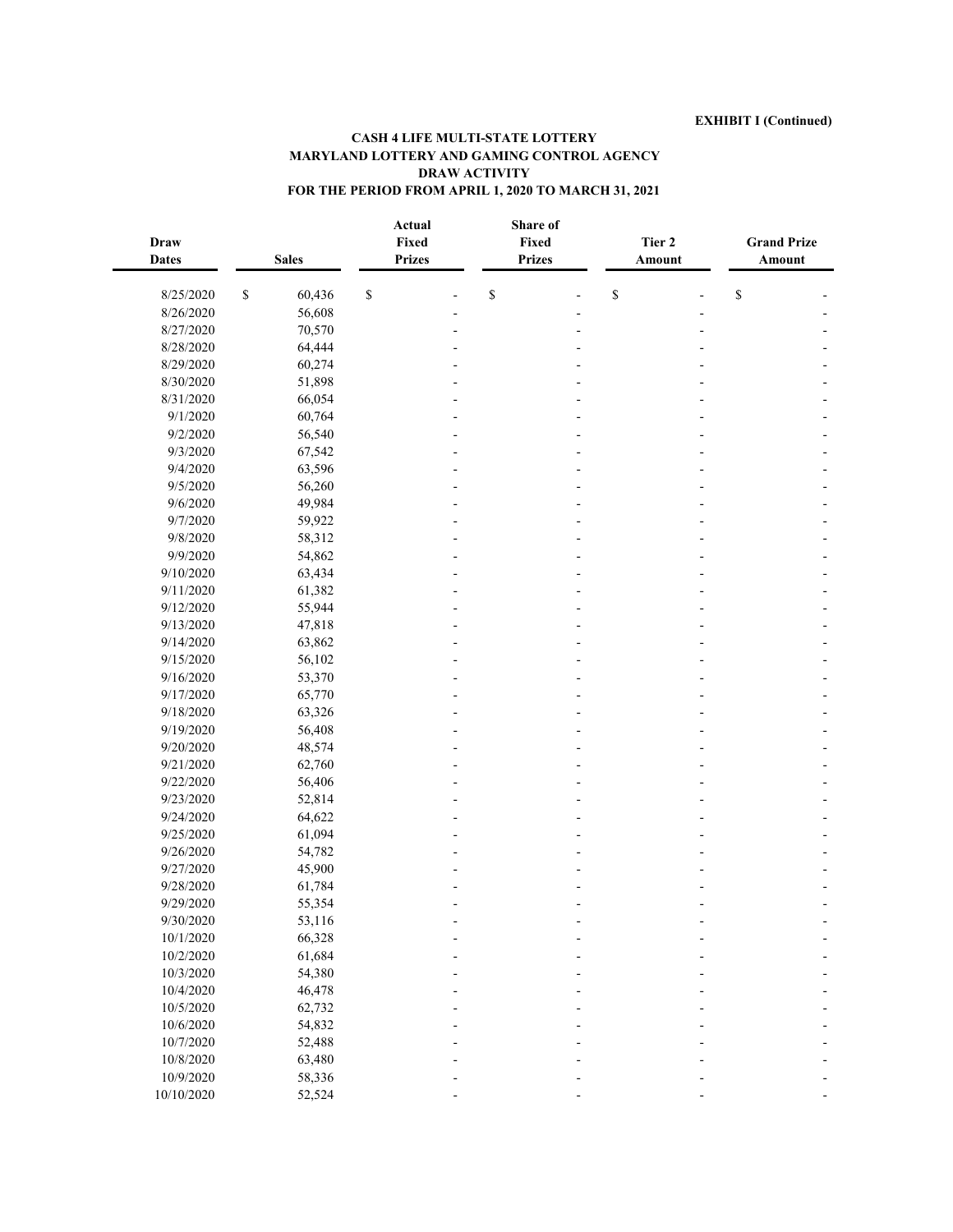| Draw<br><b>Dates</b> |              | <b>Sales</b> |              | Actual<br>Fixed<br><b>Prizes</b> | Share of<br>Fixed<br><b>Prizes</b> | Tier 2<br>Amount | <b>Grand Prize</b><br>Amount          |  |
|----------------------|--------------|--------------|--------------|----------------------------------|------------------------------------|------------------|---------------------------------------|--|
| 10/11/2020           | $\mathbb{S}$ | 44,192       | $\mathbb{S}$ |                                  | \$                                 | \$               | $\mathbb{S}% _{t}\left( t_{0}\right)$ |  |
| 10/12/2020           |              | 57,346       |              |                                  |                                    |                  |                                       |  |
| 10/13/2020           |              | 52,488       |              |                                  |                                    |                  |                                       |  |
| 10/14/2020           |              | 50,204       |              |                                  |                                    |                  |                                       |  |
| 10/15/2020           |              | 63,220       |              |                                  |                                    |                  |                                       |  |
| 10/16/2020           |              | 57,674       |              |                                  |                                    |                  |                                       |  |
| 10/17/2020           |              | 52,502       |              |                                  |                                    |                  |                                       |  |
| 10/18/2020           |              | 45,886       |              |                                  |                                    |                  |                                       |  |
| 10/19/2020           |              | 60,504       |              |                                  |                                    |                  |                                       |  |
| 10/20/2020           |              | 53,802       |              |                                  |                                    |                  |                                       |  |
| 10/21/2020           |              | 49,332       |              |                                  |                                    |                  |                                       |  |
| 10/22/2020           |              | 61,838       |              |                                  |                                    |                  |                                       |  |
| 10/23/2020           |              | 56,812       |              |                                  |                                    |                  |                                       |  |
| 10/24/2020           |              | 50,644       |              |                                  |                                    |                  |                                       |  |
| 10/25/2020           |              | 42,846       |              |                                  |                                    |                  |                                       |  |
| 10/26/2020           |              | 59,050       |              |                                  |                                    |                  |                                       |  |
| 10/27/2020           |              | 52,234       |              |                                  |                                    |                  |                                       |  |
| 10/28/2020           |              | 50,460       |              |                                  |                                    |                  |                                       |  |
| 10/29/2020           |              | 57,260       |              |                                  |                                    |                  |                                       |  |
| 10/30/2020           |              | 59,534       |              |                                  |                                    |                  |                                       |  |
| 10/31/2020           |              | 52,788       |              |                                  |                                    |                  |                                       |  |
| 11/1/2020            |              | 44,584       |              |                                  |                                    |                  |                                       |  |
| 11/2/2020            |              | 60,150       |              |                                  |                                    |                  |                                       |  |
| 11/3/2020            |              | 55,850       |              |                                  |                                    |                  |                                       |  |
| 11/4/2020            |              | 48,770       |              |                                  |                                    |                  |                                       |  |
| 11/5/2020            |              | 61,912       |              |                                  |                                    |                  |                                       |  |
| 11/6/2020            |              | 57,362       |              |                                  |                                    |                  |                                       |  |
| 11/7/2020            |              | 52,414       |              |                                  |                                    |                  |                                       |  |
| 11/8/2020            |              | 44,726       |              |                                  |                                    |                  |                                       |  |
| 11/9/2020            |              | 59,806       |              |                                  |                                    |                  |                                       |  |
| 11/10/2020           |              | 53,540       |              |                                  |                                    |                  |                                       |  |
| 11/11/2020           |              | 47,496       |              |                                  |                                    |                  |                                       |  |
| 11/12/2020           |              | 60,036       |              |                                  |                                    |                  |                                       |  |
| 11/13/2020           |              | 58,864       |              |                                  |                                    |                  |                                       |  |
| 11/14/2020           |              | 52,574       |              |                                  |                                    |                  |                                       |  |
| 11/15/2020           |              | 43,842       |              |                                  |                                    |                  |                                       |  |
| 11/16/2020           |              | 58,658       |              |                                  |                                    |                  |                                       |  |
| 11/17/2020           |              | 52,530       |              |                                  |                                    |                  |                                       |  |
| 11/18/2020           |              | 47,904       |              |                                  |                                    |                  |                                       |  |
| 11/19/2020           |              | 60,090       |              |                                  |                                    |                  |                                       |  |
| 11/20/2020           |              | 57,016       |              |                                  |                                    |                  |                                       |  |
| 11/21/2020           |              | 50,952       |              |                                  |                                    |                  |                                       |  |
| 11/22/2020           |              | 43,788       |              |                                  |                                    |                  |                                       |  |
| 11/23/2020           |              | 58,302       |              |                                  |                                    |                  |                                       |  |
| 11/24/2020           |              | 52,596       |              |                                  |                                    |                  |                                       |  |
| 11/25/2020           |              | 54,424       |              |                                  |                                    |                  |                                       |  |
| 11/26/2020           |              | 47,764       |              |                                  |                                    |                  |                                       |  |
| 11/27/2020           |              | 53,684       |              |                                  |                                    |                  |                                       |  |
| 11/28/2020           |              | 50,174       |              |                                  |                                    |                  |                                       |  |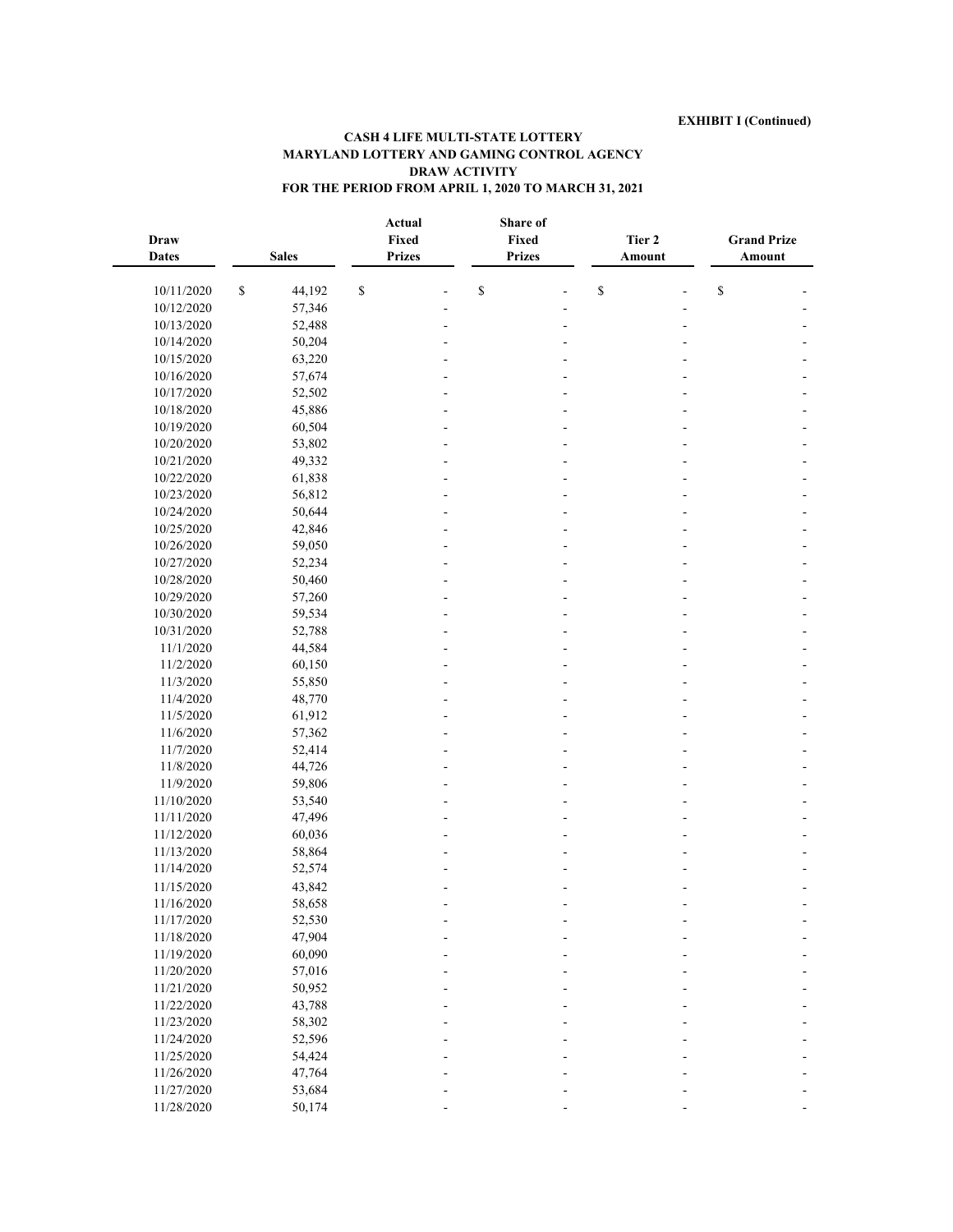| Draw<br><b>Dates</b> | <b>Sales</b> | Fixed        | Actual<br><b>Prizes</b>                                               | Share of<br>Fixed<br><b>Prizes</b> |                                                                       | Tier 2<br>Amount | <b>Grand Prize</b><br>Amount |
|----------------------|--------------|--------------|-----------------------------------------------------------------------|------------------------------------|-----------------------------------------------------------------------|------------------|------------------------------|
| 11/29/2020           | \$<br>43,864 | $\mathbb{S}$ | $\mathbb{S}% _{t}\left( t\right) \equiv\mathbb{S}_{t}\left( t\right)$ |                                    | $\mathbb{S}% _{t}\left( t\right) \equiv\mathbb{S}_{t}\left( t\right)$ |                  | ${\mathbb S}$                |
| 11/30/2020           | 55,662       |              |                                                                       |                                    |                                                                       |                  |                              |
| 12/1/2020            | 55,452       |              |                                                                       |                                    |                                                                       |                  |                              |
| 12/2/2020            | 48,726       |              |                                                                       |                                    |                                                                       |                  |                              |
| 12/3/2020            | 61,898       |              |                                                                       |                                    |                                                                       |                  |                              |
| 12/4/2020            | 57,540       |              |                                                                       |                                    |                                                                       |                  |                              |
| 12/5/2020            | 51,902       |              |                                                                       |                                    |                                                                       |                  |                              |
| 12/6/2020            | 43,752       |              |                                                                       |                                    |                                                                       |                  |                              |
| 12/7/2020            | 57,796       |              |                                                                       |                                    |                                                                       |                  |                              |
| 12/8/2020            | 52,588       |              |                                                                       |                                    |                                                                       |                  |                              |
| 12/9/2020            | 48,586       |              |                                                                       |                                    |                                                                       |                  |                              |
| 12/10/2020           | 60,040       |              |                                                                       |                                    |                                                                       |                  |                              |
| 12/11/2020           | 57,994       |              |                                                                       |                                    |                                                                       |                  |                              |
| 12/12/2020           | 51,550       |              |                                                                       |                                    |                                                                       |                  |                              |
| 12/13/2020           | 44,690       |              |                                                                       |                                    |                                                                       |                  |                              |
| 12/14/2020           | 56,114       |              |                                                                       |                                    |                                                                       |                  |                              |
| 12/15/2020           | 56,324       |              |                                                                       |                                    |                                                                       |                  |                              |
| 12/16/2020           | 42,152       |              |                                                                       |                                    |                                                                       |                  |                              |
| 12/17/2020           | 55,178       |              |                                                                       |                                    |                                                                       |                  |                              |
| 12/18/2020           | 58,542       |              |                                                                       |                                    |                                                                       |                  |                              |
| 12/19/2020           | 50,814       |              |                                                                       |                                    |                                                                       |                  |                              |
| 12/20/2020           | 43,974       |              |                                                                       |                                    |                                                                       |                  |                              |
| 12/21/2020           | 60,764       |              |                                                                       |                                    |                                                                       |                  |                              |
| 12/22/2020           | 56,188       |              |                                                                       |                                    |                                                                       |                  |                              |
| 12/23/2020           | 55,846       |              |                                                                       |                                    |                                                                       |                  |                              |
| 12/24/2020           | 71,018       |              |                                                                       |                                    |                                                                       |                  |                              |
| 12/25/2020           | 40,888       |              |                                                                       |                                    |                                                                       |                  |                              |
| 12/26/2020           | 51,360       |              |                                                                       |                                    |                                                                       |                  |                              |
| 12/27/2020           | 43,164       |              |                                                                       |                                    |                                                                       |                  |                              |
| 12/28/2020           | 60,034       |              |                                                                       |                                    |                                                                       |                  |                              |
| 12/29/2020           | 56,354       |              |                                                                       |                                    |                                                                       |                  |                              |
| 12/30/2020           | 54,478       |              |                                                                       |                                    |                                                                       |                  |                              |
| 12/31/2020           | 77,808       |              |                                                                       |                                    |                                                                       |                  |                              |
| 1/1/2021             | 53,252       |              |                                                                       |                                    |                                                                       |                  |                              |
| 1/2/2021             | 57,948       |              |                                                                       |                                    |                                                                       |                  |                              |
| 1/3/2021             | 46,366       |              |                                                                       |                                    |                                                                       |                  |                              |
| 1/4/2021             | 65,416       |              |                                                                       |                                    |                                                                       |                  |                              |
| 1/5/2021             | 62,800       |              |                                                                       |                                    |                                                                       |                  |                              |
| 1/6/2021             | 53,916       |              |                                                                       |                                    |                                                                       |                  |                              |
| 1/7/2021             | 66,018       |              |                                                                       |                                    |                                                                       |                  |                              |
| 1/8/2021             | 67,586       |              |                                                                       |                                    |                                                                       |                  |                              |
| 1/9/2021             | 57,960       |              |                                                                       |                                    |                                                                       |                  |                              |
| 1/10/2021            | 47,022       |              |                                                                       |                                    |                                                                       |                  |                              |
| 1/11/2021            | 67,248       |              |                                                                       |                                    |                                                                       |                  |                              |
| 1/12/2021            | 66,090       |              |                                                                       |                                    |                                                                       |                  |                              |
| 1/13/2021            | 57,138       |              |                                                                       |                                    |                                                                       |                  |                              |
| 1/14/2021            | 69,146       |              |                                                                       |                                    |                                                                       |                  |                              |
| 1/15/2021            | 72,256       |              |                                                                       |                                    |                                                                       |                  |                              |
| 1/16/2021            | 58,474       |              |                                                                       |                                    |                                                                       |                  |                              |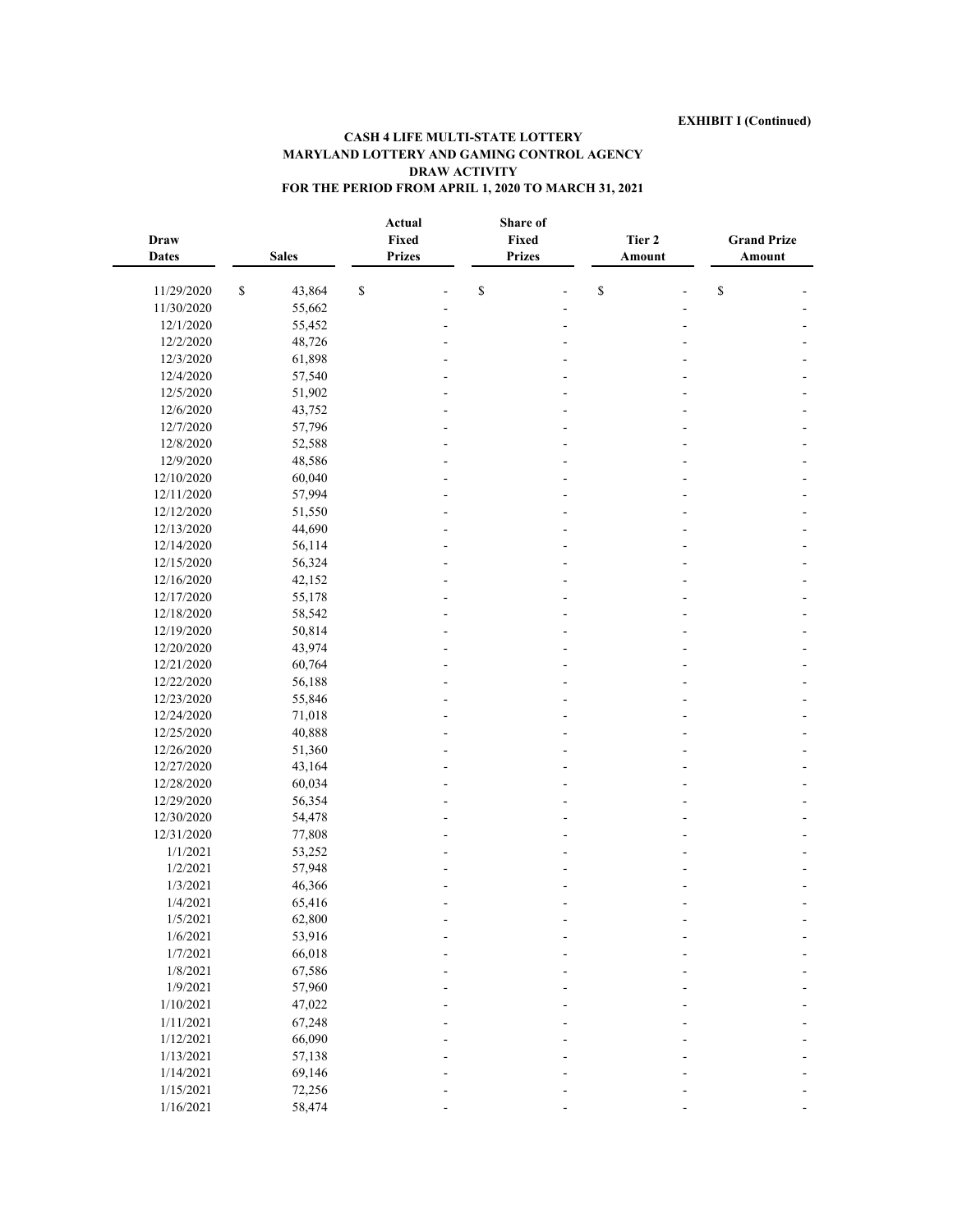| <b>Draw</b><br><b>Dates</b> | <b>Sales</b>     |               | Actual<br>Fixed<br><b>Prizes</b> | Share of<br>Fixed<br><b>Prizes</b> | Tier 2                                                                | Amount | <b>Grand Prize</b><br>Amount |  |
|-----------------------------|------------------|---------------|----------------------------------|------------------------------------|-----------------------------------------------------------------------|--------|------------------------------|--|
| 1/17/2021                   | \$<br>48,006     | ${\mathbb S}$ |                                  | \$                                 | $\mathbb{S}% _{t}\left( t\right) \equiv\mathbb{S}_{t}\left( t\right)$ | L,     | \$                           |  |
| 1/18/2021                   | 64,286           |               |                                  |                                    |                                                                       |        |                              |  |
| 1/19/2021                   | 65,710           |               |                                  |                                    |                                                                       |        |                              |  |
| 1/20/2021                   | 56,112           |               |                                  |                                    |                                                                       |        |                              |  |
| 1/21/2021                   | 68,812           |               |                                  |                                    |                                                                       |        |                              |  |
| 1/22/2021                   | 76,056           |               |                                  |                                    |                                                                       |        |                              |  |
| 1/23/2021                   | 56,268           |               |                                  |                                    |                                                                       |        |                              |  |
| 1/24/2021                   | 48,932           |               |                                  |                                    |                                                                       |        |                              |  |
| 1/25/2021                   | 67,438           |               |                                  |                                    |                                                                       |        |                              |  |
| 1/26/2021                   | 57,612           |               |                                  |                                    |                                                                       |        |                              |  |
| 1/27/2021                   | 57,998           |               |                                  |                                    |                                                                       |        |                              |  |
| 1/28/2021                   | 69,412           |               |                                  |                                    |                                                                       |        |                              |  |
| 1/29/2021                   | 66,956           |               |                                  |                                    |                                                                       |        |                              |  |
| 1/30/2021                   | 65,844           |               |                                  |                                    |                                                                       |        |                              |  |
| 1/31/2021                   | 42,692           |               |                                  |                                    |                                                                       |        |                              |  |
| 2/1/2021                    | 50,874           |               |                                  |                                    |                                                                       |        |                              |  |
| 2/2/2021                    | 53,884           |               |                                  |                                    |                                                                       |        |                              |  |
| 2/3/2021                    | 58,152           |               |                                  |                                    |                                                                       |        |                              |  |
| 2/4/2021                    | 69,074           |               |                                  |                                    |                                                                       |        |                              |  |
| 2/5/2021                    | 66,020           |               |                                  |                                    |                                                                       |        |                              |  |
| 2/6/2021                    | 63,544           |               |                                  |                                    |                                                                       |        |                              |  |
| 2/7/2021                    | 46,836           |               |                                  |                                    |                                                                       |        |                              |  |
| 2/8/2021                    | 63,284           |               |                                  |                                    |                                                                       |        |                              |  |
| 2/9/2021                    | 60,372           |               |                                  |                                    |                                                                       |        |                              |  |
| 2/10/2021                   | 59,766           |               |                                  |                                    |                                                                       |        |                              |  |
| 2/11/2021                   | 59,734           |               |                                  |                                    |                                                                       |        |                              |  |
| 2/12/2021                   | 64,466           |               |                                  |                                    |                                                                       |        |                              |  |
| 2/13/2021                   | 51,626           |               |                                  |                                    |                                                                       |        |                              |  |
| 2/14/2021                   | 46,120           |               |                                  |                                    |                                                                       |        |                              |  |
| 2/15/2021                   | 61,898           |               |                                  |                                    |                                                                       |        |                              |  |
| 2/16/2021                   | 57,076           |               |                                  |                                    |                                                                       |        |                              |  |
| 2/17/2021                   | 59,312           |               |                                  |                                    |                                                                       |        |                              |  |
| 2/18/2021                   | 43,662           |               |                                  |                                    |                                                                       |        |                              |  |
| 2/19/2021                   | 57,026           |               |                                  |                                    |                                                                       |        |                              |  |
| 2/20/2021                   | 56,408           |               |                                  |                                    |                                                                       |        |                              |  |
| 2/21/2021                   | 48,344           |               |                                  |                                    |                                                                       |        |                              |  |
| 2/22/2021                   | 56,582           |               |                                  |                                    |                                                                       |        |                              |  |
| 2/23/2021                   | 57,878           |               |                                  |                                    |                                                                       |        |                              |  |
| 2/24/2021                   | 56,614           |               |                                  |                                    |                                                                       |        |                              |  |
| 2/25/2021                   | 65,414           |               |                                  |                                    |                                                                       |        |                              |  |
| 2/26/2021                   | 63,092           |               |                                  |                                    |                                                                       |        |                              |  |
| 2/27/2021                   | 56,530           |               |                                  |                                    |                                                                       |        |                              |  |
| 2/28/2021<br>3/1/2021       | 46,744           |               |                                  |                                    |                                                                       |        |                              |  |
|                             | 63,326           |               |                                  |                                    |                                                                       |        |                              |  |
| 3/2/2021<br>3/3/2021        | 58,916<br>55,130 |               |                                  |                                    |                                                                       |        |                              |  |
| 3/4/2021                    | 65,342           |               |                                  |                                    |                                                                       |        |                              |  |
| 3/5/2021                    | 62,436           |               |                                  |                                    |                                                                       |        |                              |  |
| 3/6/2021                    | 58,808           |               |                                  |                                    |                                                                       |        |                              |  |
| 3/7/2021                    | 48,590           |               |                                  |                                    |                                                                       |        |                              |  |
| 3/8/2021                    | 62,494           |               |                                  |                                    |                                                                       |        |                              |  |
|                             |                  |               |                                  |                                    |                                                                       |        |                              |  |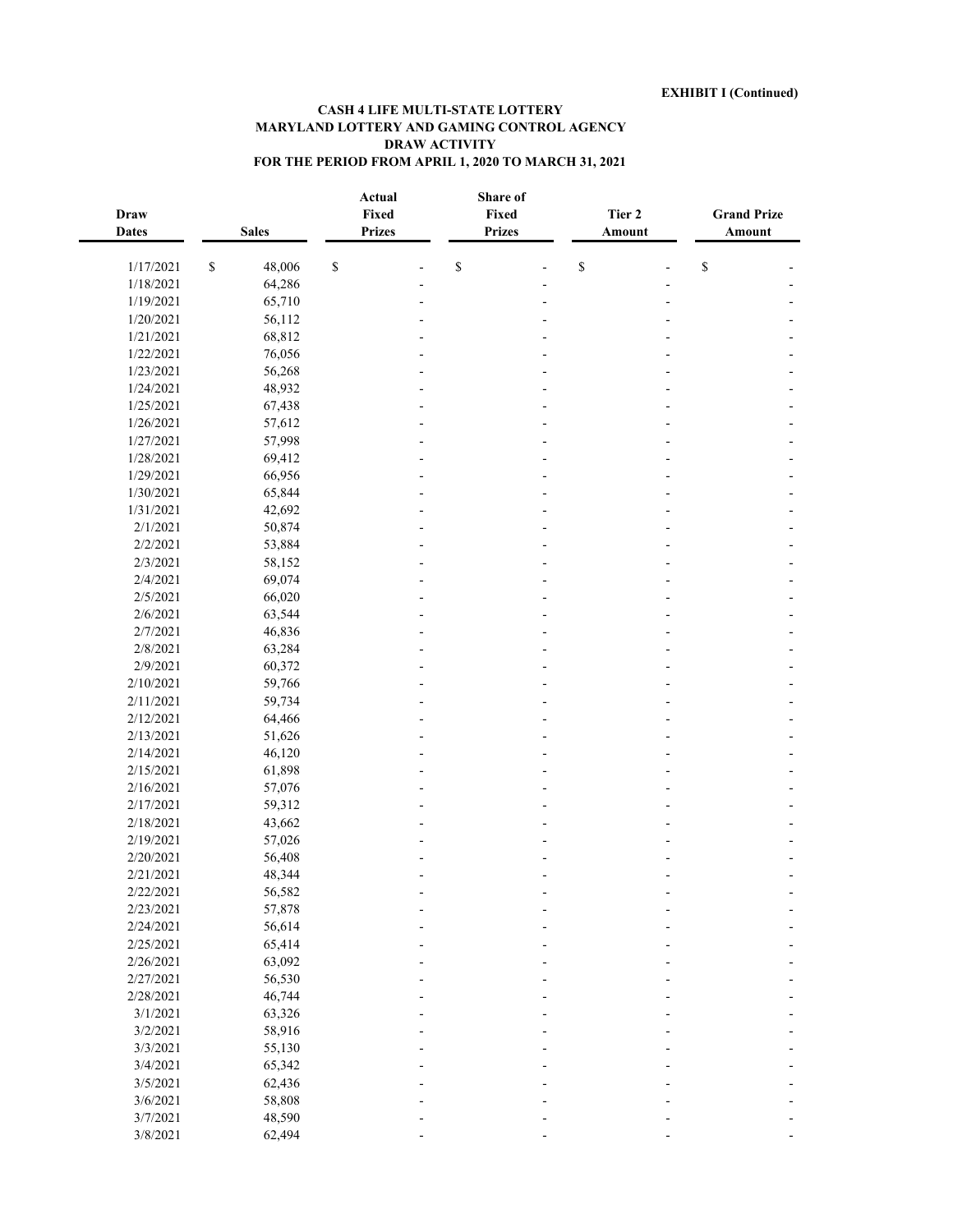| <b>Draw</b><br><b>Dates</b> |             | <b>Sales</b> | <b>Prizes</b> | Actual<br>Fixed | Share of<br>Fixed<br><b>Prizes</b> | Tier 2<br>Amount | <b>Grand Prize</b><br>Amount |  |
|-----------------------------|-------------|--------------|---------------|-----------------|------------------------------------|------------------|------------------------------|--|
| 3/9/2021                    | $\mathbb S$ | 57,096       | \$            |                 | \$                                 | \$               | \$                           |  |
| 3/10/2021                   |             | 54,458       |               |                 |                                    |                  |                              |  |
| 3/11/2021                   |             | 64,576       |               |                 |                                    |                  |                              |  |
| 3/12/2021                   |             | 62,664       |               |                 |                                    |                  |                              |  |
| 3/13/2021                   |             | 57,308       |               |                 |                                    |                  |                              |  |
| 3/14/2021                   |             | 48,460       |               |                 |                                    |                  |                              |  |
| 3/15/2021                   |             | 62,820       |               |                 |                                    |                  |                              |  |
| 3/16/2021                   |             | 57,674       |               |                 |                                    |                  |                              |  |
| 3/17/2021                   |             | 58,364       |               |                 |                                    |                  |                              |  |
| 3/18/2021                   |             | 65,636       |               |                 |                                    |                  |                              |  |
| 3/19/2021                   |             | 65,170       |               |                 |                                    |                  |                              |  |
| 3/20/2021                   |             | 58,378       |               |                 |                                    |                  |                              |  |
| 3/21/2021                   |             | 50,468       |               |                 |                                    |                  |                              |  |
| 3/22/2021                   |             | 63,170       |               |                 |                                    |                  |                              |  |
| 3/23/2021                   |             | 58,238       |               |                 |                                    |                  |                              |  |
| 3/24/2021                   |             | 52,984       |               |                 |                                    |                  |                              |  |
| 3/25/2021                   |             | 66,194       |               |                 |                                    |                  |                              |  |
| 3/26/2021                   |             | 62,170       |               |                 |                                    |                  |                              |  |
| 3/27/2021                   |             | 58,348       |               |                 |                                    |                  |                              |  |
| 3/28/2021                   |             | 48,350       |               |                 |                                    |                  |                              |  |
| 3/29/2021                   |             | 63,756       |               |                 |                                    |                  |                              |  |
| 3/30/2021                   |             | 58,132       |               |                 |                                    |                  |                              |  |
| 3/31/2021                   |             | 54,868       |               |                 |                                    |                  |                              |  |
|                             | S           | 20,282,058   | \$            |                 | \$                                 | \$               | S                            |  |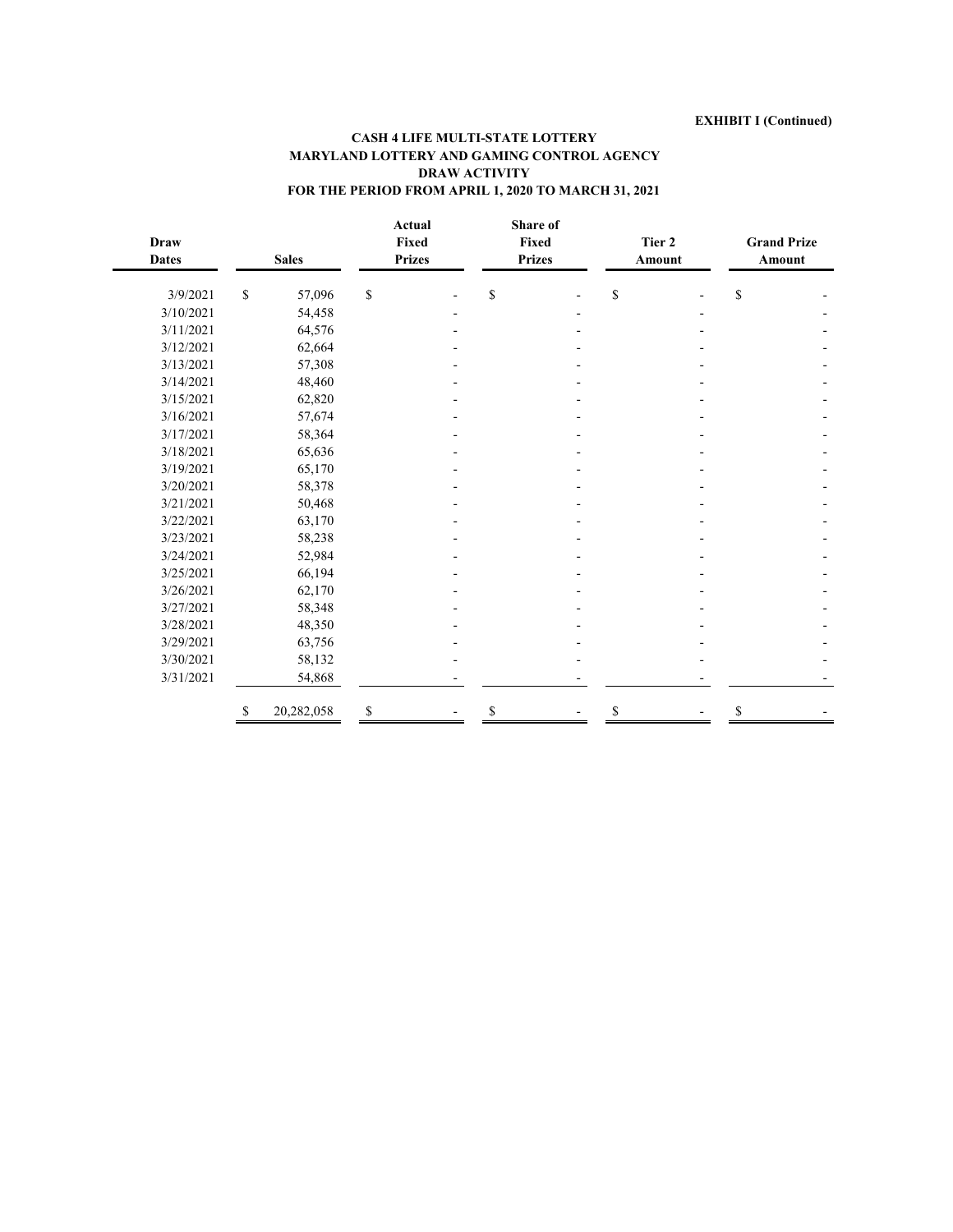|                   | March 31, 2020<br>Receivable<br>(Payable) | <b>Actual Fixed</b><br><b>Prizes</b> | <b>Share of Fixed</b><br><b>Prizes</b> | Qtrly/Yrly<br><b>Settlements</b><br><b>Transfers</b><br>In $(Out)$ | March 31, 2021<br>Receivable<br>(Payable) |  |
|-------------------|-------------------------------------------|--------------------------------------|----------------------------------------|--------------------------------------------------------------------|-------------------------------------------|--|
| Florida           | \$                                        | \$                                   | \$                                     | \$                                                                 | \$                                        |  |
| Georgia           |                                           |                                      |                                        |                                                                    |                                           |  |
| Indiana           |                                           |                                      |                                        |                                                                    |                                           |  |
| Maryland          |                                           |                                      |                                        |                                                                    |                                           |  |
| <b>New Jersey</b> |                                           |                                      |                                        |                                                                    |                                           |  |
| <b>New York</b>   |                                           |                                      |                                        |                                                                    |                                           |  |
| Pennsylvania      |                                           |                                      |                                        |                                                                    |                                           |  |
| <b>Tennessee</b>  |                                           |                                      |                                        |                                                                    |                                           |  |
| Virginia          |                                           |                                      |                                        |                                                                    |                                           |  |
| <b>Total</b>      |                                           |                                      |                                        |                                                                    |                                           |  |